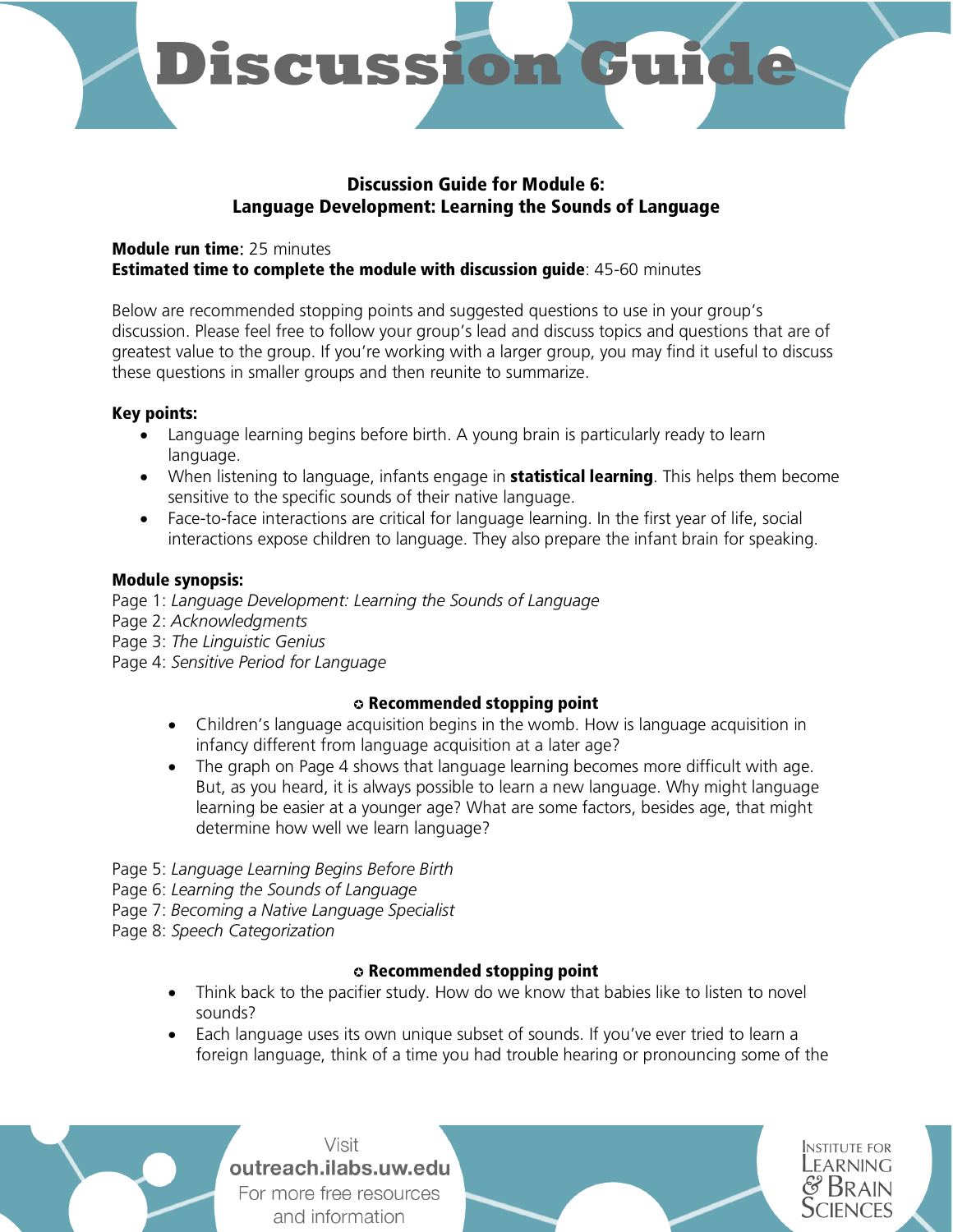

sounds. What were they? Why do you think it was challenging to hear or pronounce these sounds?

• What English sounds might be difficult to hear or produce for non-native speakers? What do you think would be a helpful strategy in teaching these sounds to non-native speakers? If you tried to learn a new language, what strategies helped you to learn difficult sounds?

Page 9: *Infants Compute Statistics (video)* Page 10: *Infants Compute Statistics* Page 11*: Statistical Learning*

## ✪ Recommended stopping point

• Imagine listening to speakers of a foreign language that you don't understand. It likely sounds like a stream of noise. This is what language sounds like to infants. It is difficult to determine where one word ends and the other one begins. What strategies can adults use to make it easier for babies to "take statistics"?

Page 12: *Does the Source of Language Matter?*

- Page 13: *Does the Source of Language Matter? Videos*
- Page 14: *Babies Learn from Live Interactions*

## ✪ Recommended stopping point

- Nine-month-olds did not learn foreign language sounds from TV or audio recordings. Did that surprise you? Based on this study, what can caregivers do to help infants' learning?
- Why do you think live interactions are more powerful than screen media when it comes to language learning?

Page 15: *The Importance of Social Interactions (Video)*

Page 16: *Coordination Between Brain Areas*

Page 17: *From Listening to Speaking*

#### ✪ Final discussion points

• Think back to the puzzle video on Page 11. How could you use each of the puzzle pieces in your interactions with children? What other features of live interactions promote language learning?

Visit outreach.ilabs.uw.edu For more free resources and information